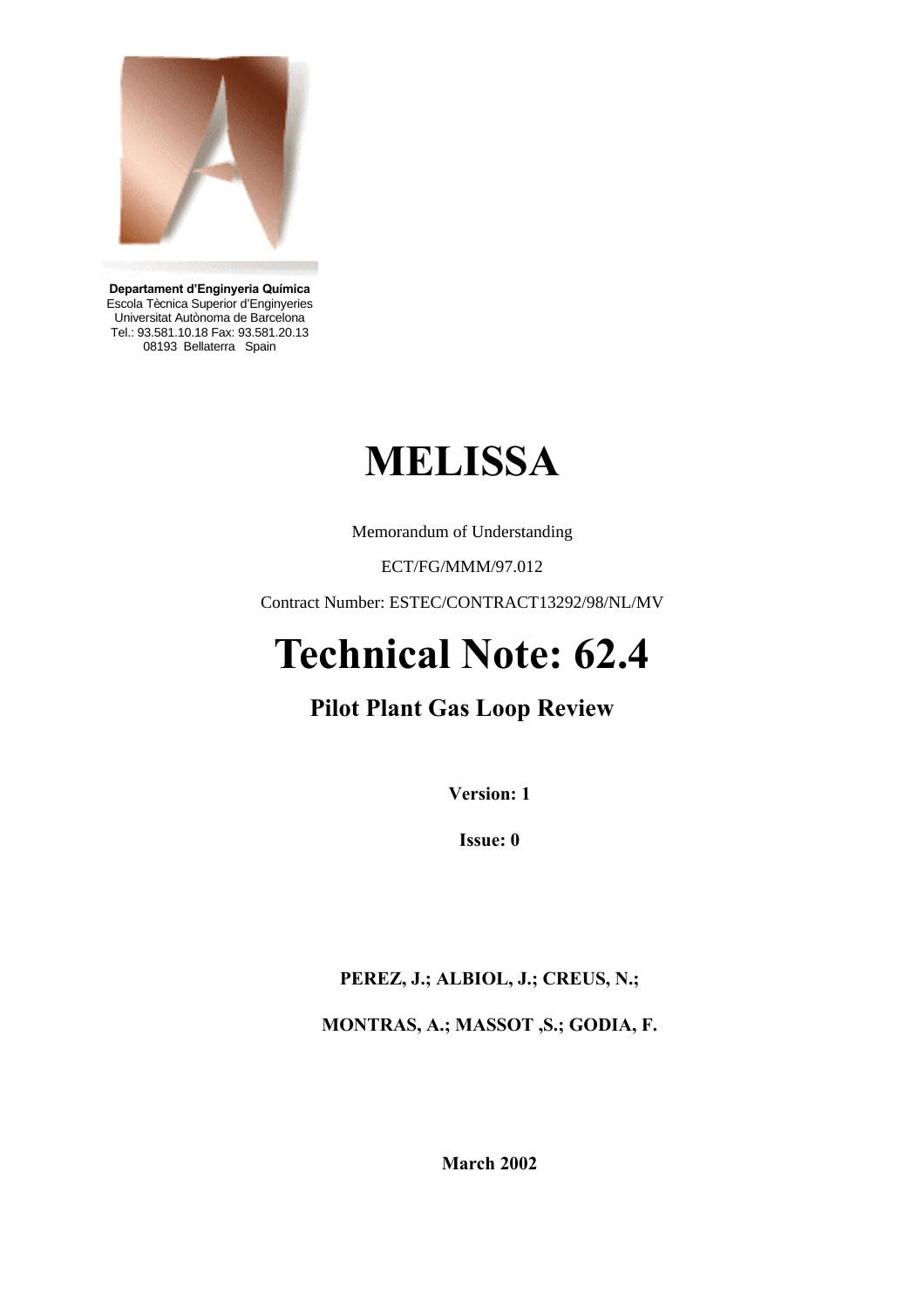### **Document Change Log**

| Version | Issue | Date     | <b>Observations</b>        |
|---------|-------|----------|----------------------------|
| Draft   |       | 15/04/02 | <b>Preliminary Version</b> |
|         |       | 1/06/02  | <b>Final Version</b>       |
|         |       |          |                            |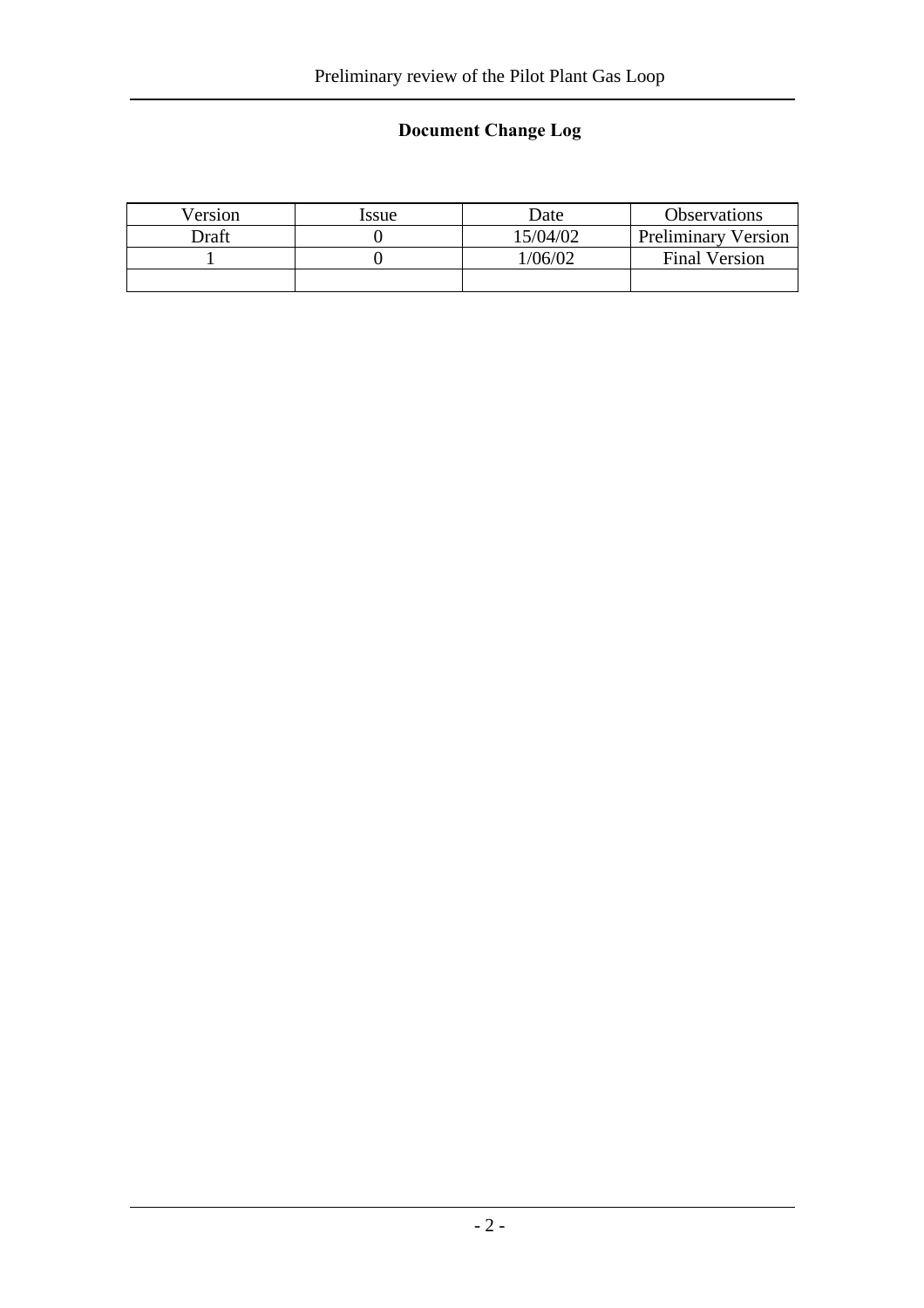## **Table of Contents**

| $\overline{2}$ |     |  |  |
|----------------|-----|--|--|
|                | 2.1 |  |  |
|                | 2.2 |  |  |
|                | 2.3 |  |  |
|                | 2.4 |  |  |
|                | 2.5 |  |  |
|                | 2.6 |  |  |
| $\mathcal{R}$  |     |  |  |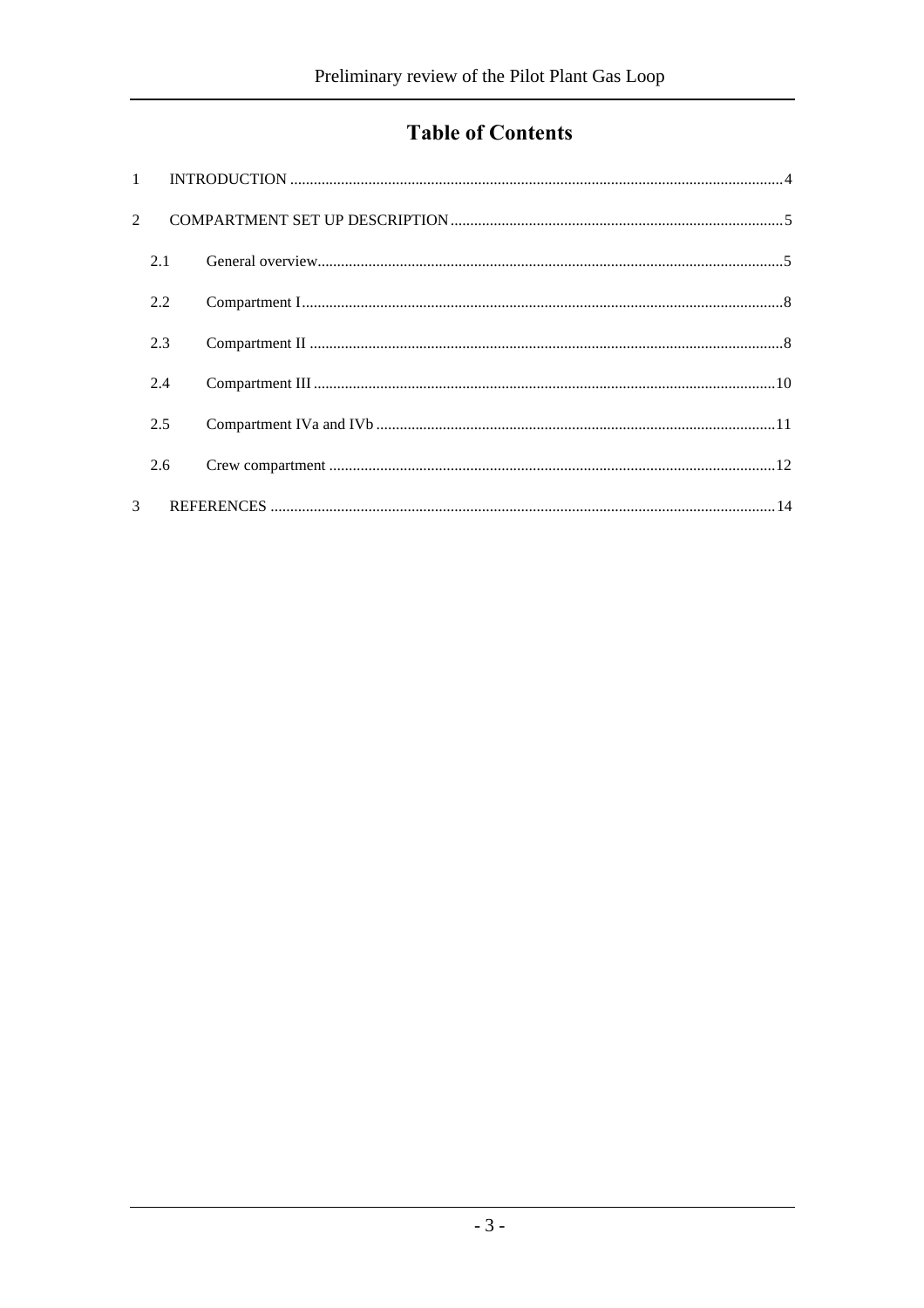#### **1 INTRODUCTION**

The advance of the MELISSA project as a tool for the study and development of Advanced Life Support Systems (ALS), requires to set up an integration loop, in a physical location, such as the MELISSA Pilot Plant. During previous phases, the MELISSA pilot plant has been devoted to the development of the individual compartments of the loop. To this purpose a systematic approach has been followed in a wide range of tasks. Those include the selection of strains, study of their growth kinetics at different conditions, design and set-up of the corresponding bioreactors and associated instrumentation, development of the corresponding mathematical models, characterisation of the continuous operation of the compartments and test of control laws. The research done has been mainly focused on compartments II, III and IV. As a main result, the interconnected operation of these compartments at two different sizes, bench scale and pilot scale, has been achieved for long periods of time ranging from weeks to months.

In order to complete the objectives envisaged since the elaboration of the project concept, and in order to demonstrate the validity of MELISSA as a model system for biological ALSs, the closure of the loop of compartments in the Pilot Plant has to be completed. This goal will be reached in a gradual way following a step by step approach during the following years.

Attainment of this goal is a very complex task that requires a careful design, combining all the information and conclusions generated during the previous years of research, including the different MELISSA brainstorming sessions and design meetings, together with a thorough preparation, scheduling and meticulous implementation. A preliminary review of the Pilot Plant integration loop has previously been done as a starting point (Godia *et al* 2001) and its description is going to be refined in this and future technical notes.

This technical note is devoted to the description of the preliminary engineering design of the gas loop to be installed in the MELISSA Pilot Plant laboratory and is complementary to technical notes 62.3 and 62.5 describing correspondingly the design of the liquid loop and the solid loop components of the MELISSA complete loop. Its purpose is to describe in a general way the different composing elements and their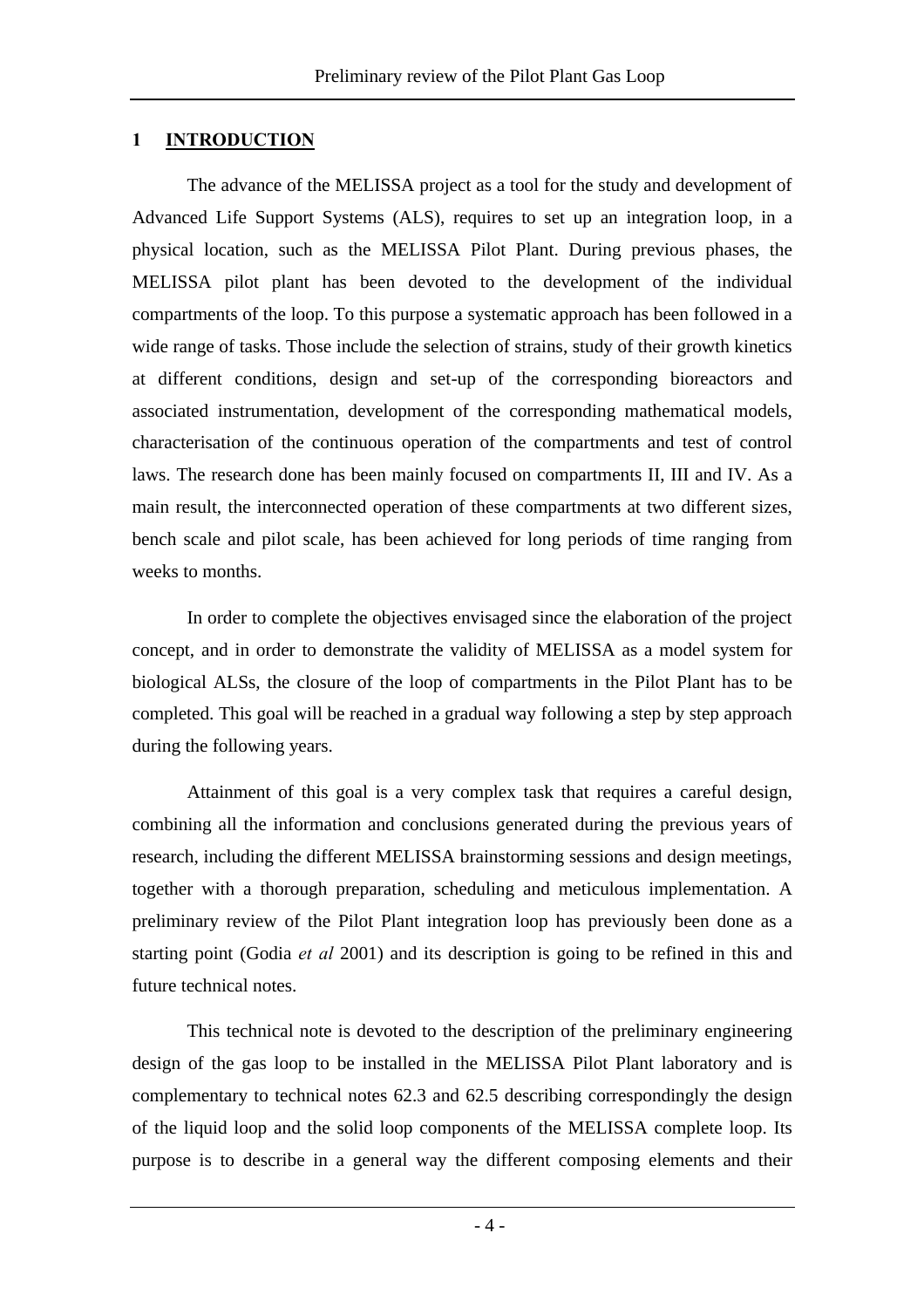interconnections of key relevance in the treatment of the gas phase components of the MELISSA loop concept. This description will be the base line for its physical implementation in the upgraded MELISSA laboratory.

#### **2 COMPARTMENT SET UP DESCRIPTION**

#### **2.1 General overview**

Before a more detailed description of the gas loop corresponding to each one of the particular compartments, some general aspects regarding the design of the gas loop can be generalised for the complete MELISSA loop. These general aspects can be summarise as follow:

- a) The major part of the reactors has to operate maintaining the axenicity of the cultures. To this purpose gas filtration units will be used.
- b) An efficient pumping system in order to assure positive pressure in head of reactors and maintain a certain constant gas inflow-rate for the proper operation of the different reactors.

For this reason, the structure shown in figure 1 will be applied to all compartments. As can be observed in this figure, a pressure regulator is placed in the gas outflow of the compartment otherwise the suction of the compressor would produce a strong decrease in the head pressure of the reactor. In that way, this pressure regulator will assure a positive pressure in the head of the reactor. To improve the versatility of the compressor a pressure regulator is also used in the compressor discharge. To efficiently measure and/or control the gas flow-rate that is leaving the compartment a mass flow-meter is used.

There are two main possibilities to design the oxygen supply to aerobic compartments (nitrifying compartment and crew). Firstly, to use a pure oxygen gas stream to feed and regulate inflow oxygen concentration to aerobic compartments. The main drawback of this possibility is that to obtain a gas stream with a high content in oxygen is necessary to use physicochemical separation processes. On the contrary, the regulation of the oxygen composition leads to a very much stable and controlled process. Furthermore it allows to maintain independent the gas compositions of the producer compartments (higher plants and *Spirulina*) from the main consumer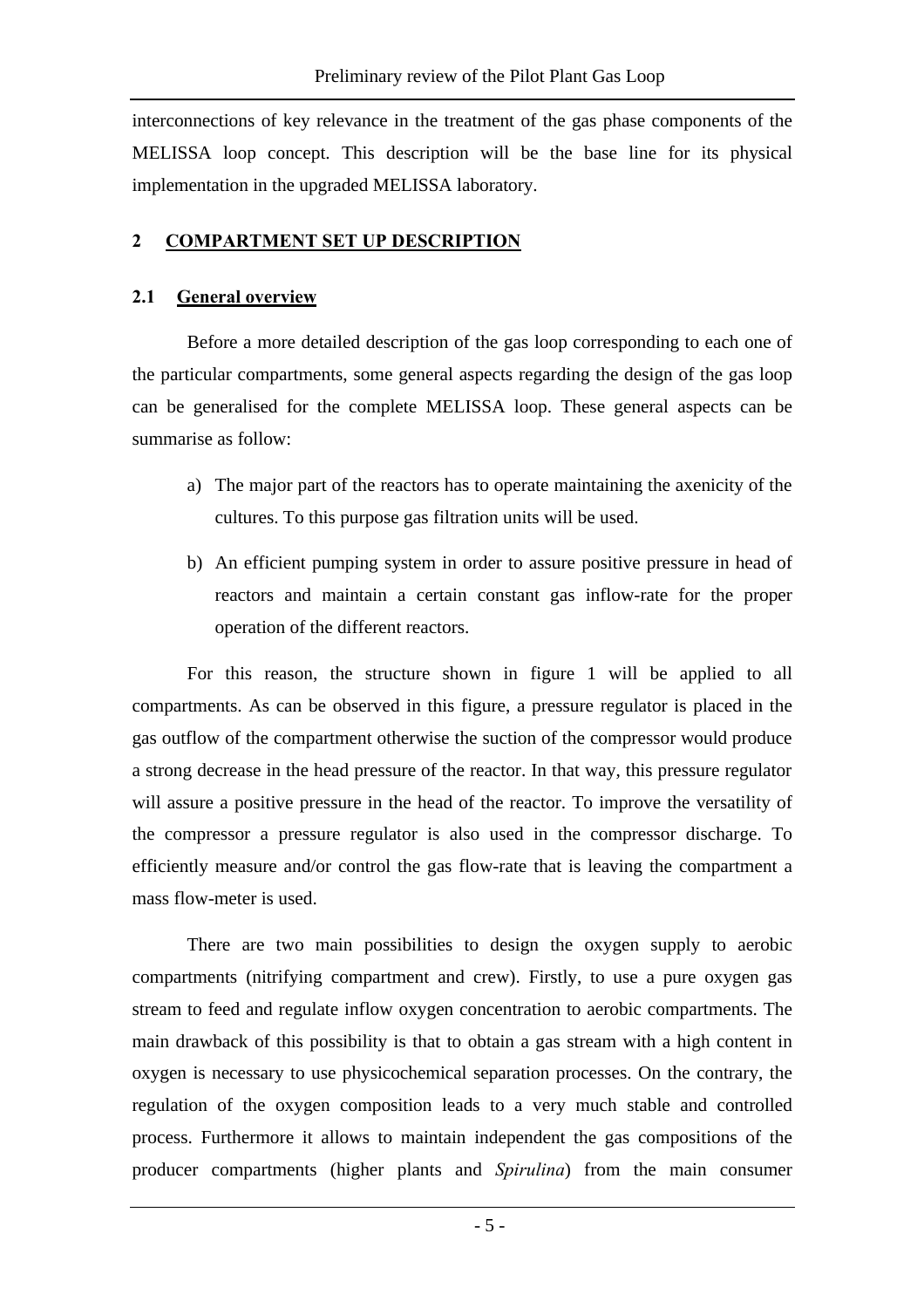compartment that is the crew. The oxygen and carbon dioxide, separated using physicochemical methods are stored in oxygen and carbon dioxide buffer tanks. In the next sections this approach will be used because it allows to treat independently the gas environmental conditions of the compartments. Thus the crew compartment can be maintained at the optimal conditions for their health while the higher plant compartment can be operated at the best composition for their growth. The separation technology to use for oxygen and carbon dioxide will have to be defined in future studies.

Secondly, it is possible to use directly part of the gas produced in compartments IVa and IVb as oxygen supply for aerobic compartments. In that case, the gas composition in the outflow of compartments IVa and IVb and the gas composition in the inflow to compartments III and crew compartment is very similar to the air composition, but with a slightly higher content in oxygen in the case of oxygen producer compartments and with a slightly higher  $CO<sub>2</sub>$  content for oxygen consumer compartments. This configuration is not easy to maintain under control because a pure oxygen gas stream is not available to regulate oxygen concentration in the gas inflow to the aerobic compartments.

A general scheme of the overall gas loop is shown in figure 2, for a more detailed explanation about the gas loop design corresponding to each compartment see sections 2.2 to 2.6.



Figure 1.- General scheme of the gas loop for any of the MELISSA compartments. R: gas flow regulator. F: sterility filter. C: compressor.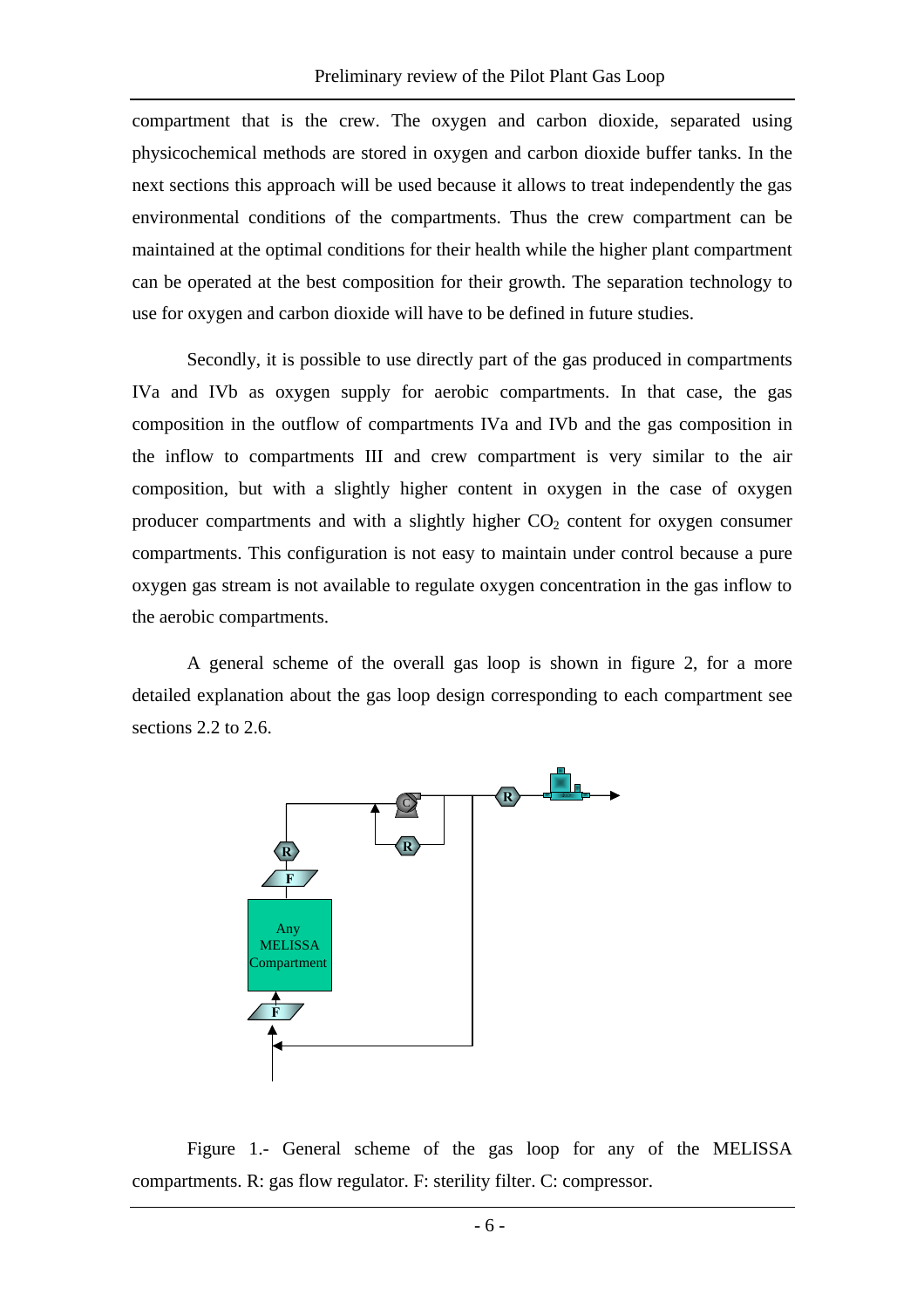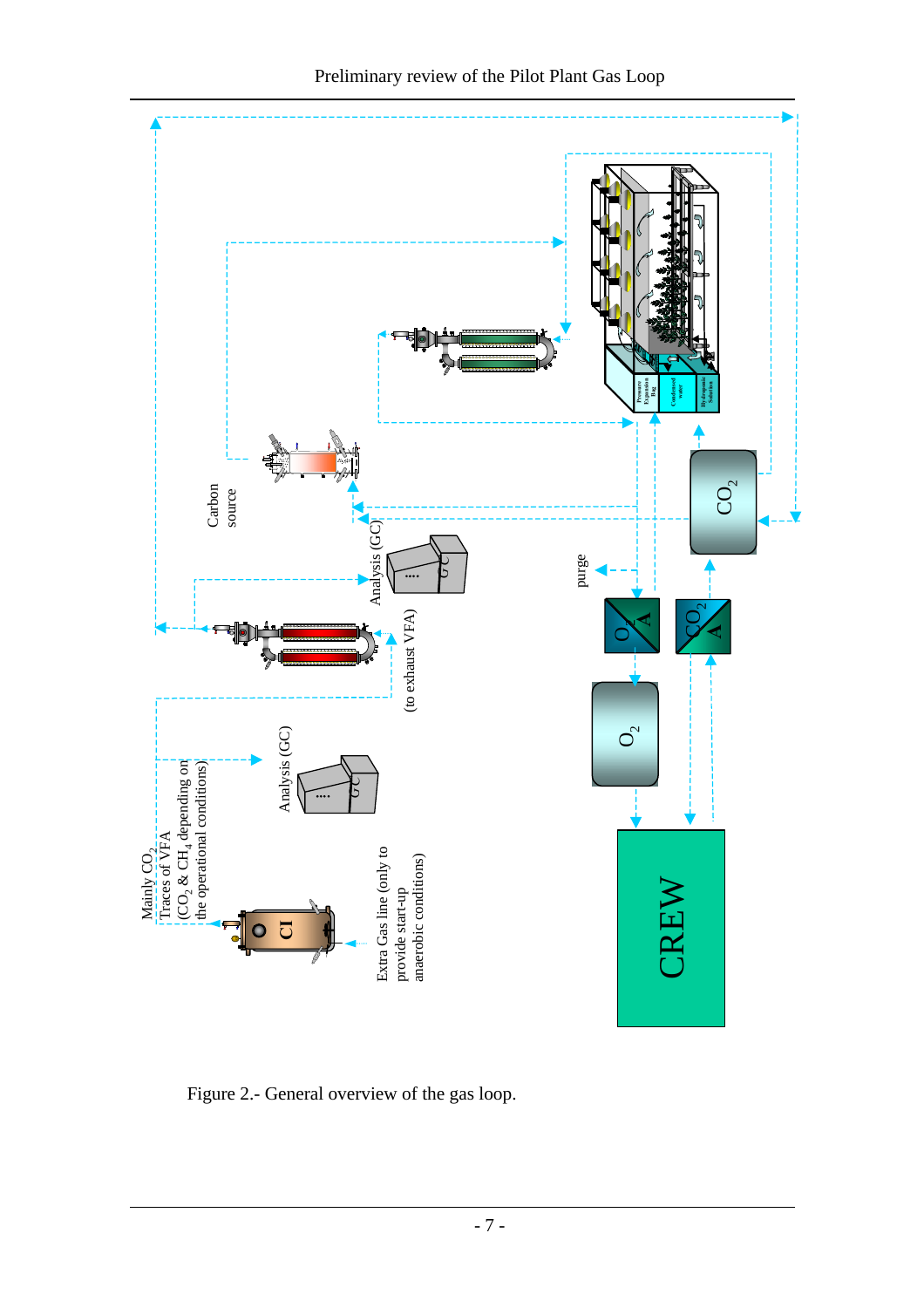#### **2.2 Compartment I**

Despite the final design of the pilot reactor of the first compartment of the MELISSA loop is still under study by EPAS, a first approach to the gas loop configuration is presented in figure 3. The main structure of the gas loop is as it has already been discussed in previous section but with a main difference. Although the micro-organisms used in this compartment are anaerobic, an extra-gas line will be needed in order to provide start-up anaerobic conditions. The gas recirculation is used to improve the control of the head pressure for whatever operational conditions applied to the reactor (although in this compartment, is not strictly necessary) and also to keep a constant pressure for the analyser.

On the other hand, degradation will produce a gas flow. The composition of this stream is expected to be mainly  $CO<sub>2</sub>$  (but it will also contain volatile fatty acids (VFA) traces). Methane production will be inhibited in the operational conditions used. The gas outflow will be stored in a buffer tank, nevertheless this gas will be used to feed other compartments (compartment IV: the Higher Plant Compartment as well as the *Spirulina* compartment) and for this reason, it will be necessary to measure the gas composition (preliminary, a gas chromatograph is proposed to be used) and the VFA content have to be controlled (minimised). To remove the VFA content from the gas stream, two possibilities are proposed: to feed the complete stream to the second compartment to exhaust VFA traces and/or to remove it using the Biological Air Filter (BAF).

#### **2.3 Compartment II**

The structure of the gas loop corresponding to compartment II is presented in figure 4. The scheme has been developed tacking into account that the gas stream produced in compartment I (that will contain VFA traces) is the gas inflow to compartment II. Otherwise, if this possibility is not considered, only an extra gas line will be needed during start-up as gas inflow for this compartment.

The gas recirculation is again used to improve the head pressure control, as it has been discussed previously for compartment I. An on-line gas chromatograph is proposed to be used to measure the outflow gas composition. This outflow stream will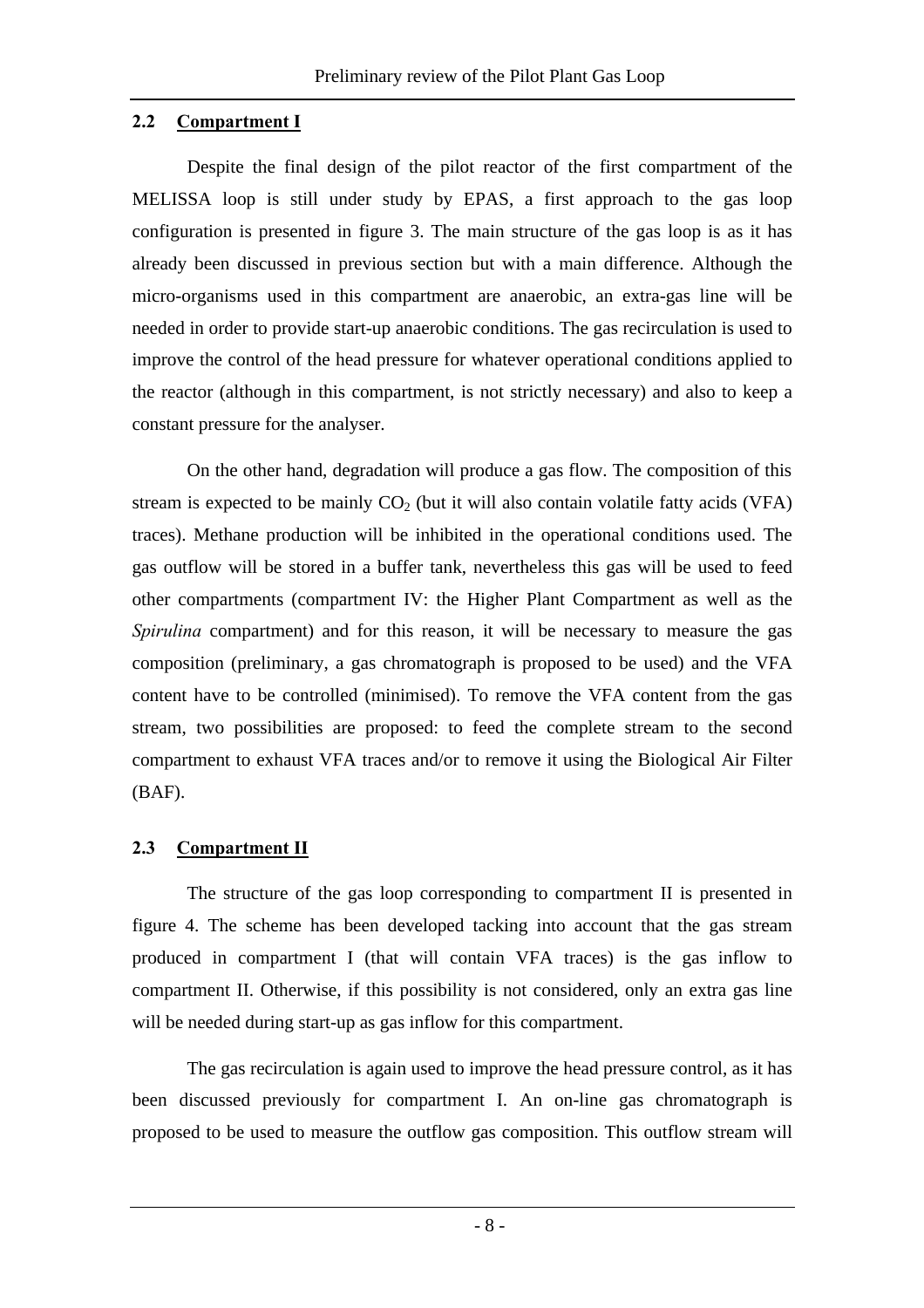be stored in a buffer tank and its composition is mainly  $CO<sub>2</sub>$ . The buffer tank will feed compartments IVa (*Spirulina*) and IVb (Higher Plant Compartment).



Figure 3.- Design of the gas loop in the first compartment of the MELISSA loop.

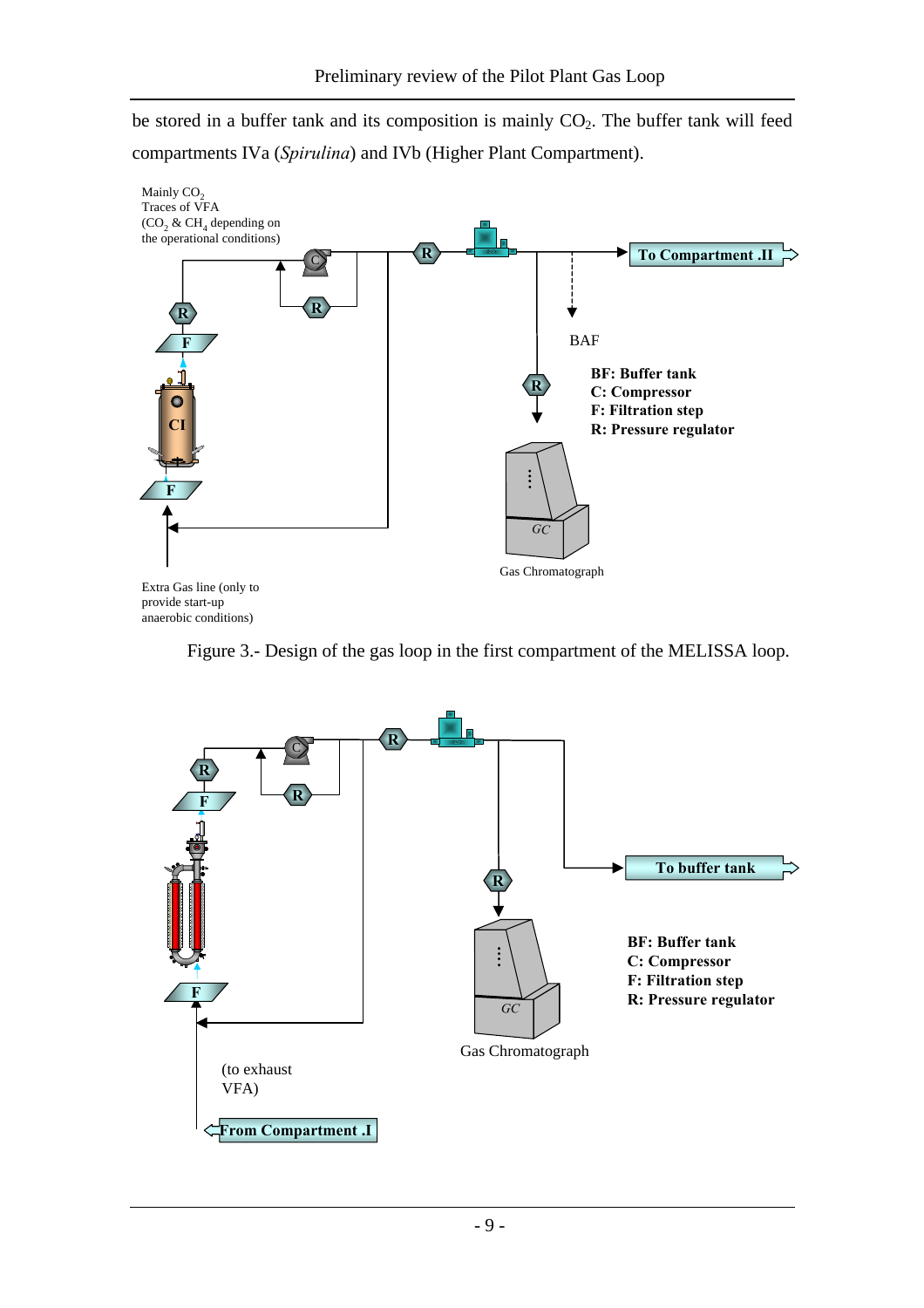Figure 4.- Design of the gas loop in compartment II of the MELISSA loop.

#### **2.4 Compartment III**

The gas loop design for compartment III is presented in figure 5. As can be observed, the carbon source for this compartment will be supplied from the gas phase and the buffer tank containing mainly  $CO<sub>2</sub>$  is used to this purpose. To control  $CO<sub>2</sub>$ addition to the reactor a mass flow-meter is used.

The aeration is provided from the compartment IV, and the gas outflow is reused to feed *Spirulina* compartment. On the other hand if the nitrifying compartment eventually need an extra oxygen supply, then it can be provided from the oxygen buffer tank. The final configuration of the interconnection might depent on the availability of specific technology to separate  $CO<sub>2</sub>$ ,  $O<sub>2</sub>$  and  $N<sub>2</sub>$ .



Figure 5.- Design of the gas loop in nitrifying compartment.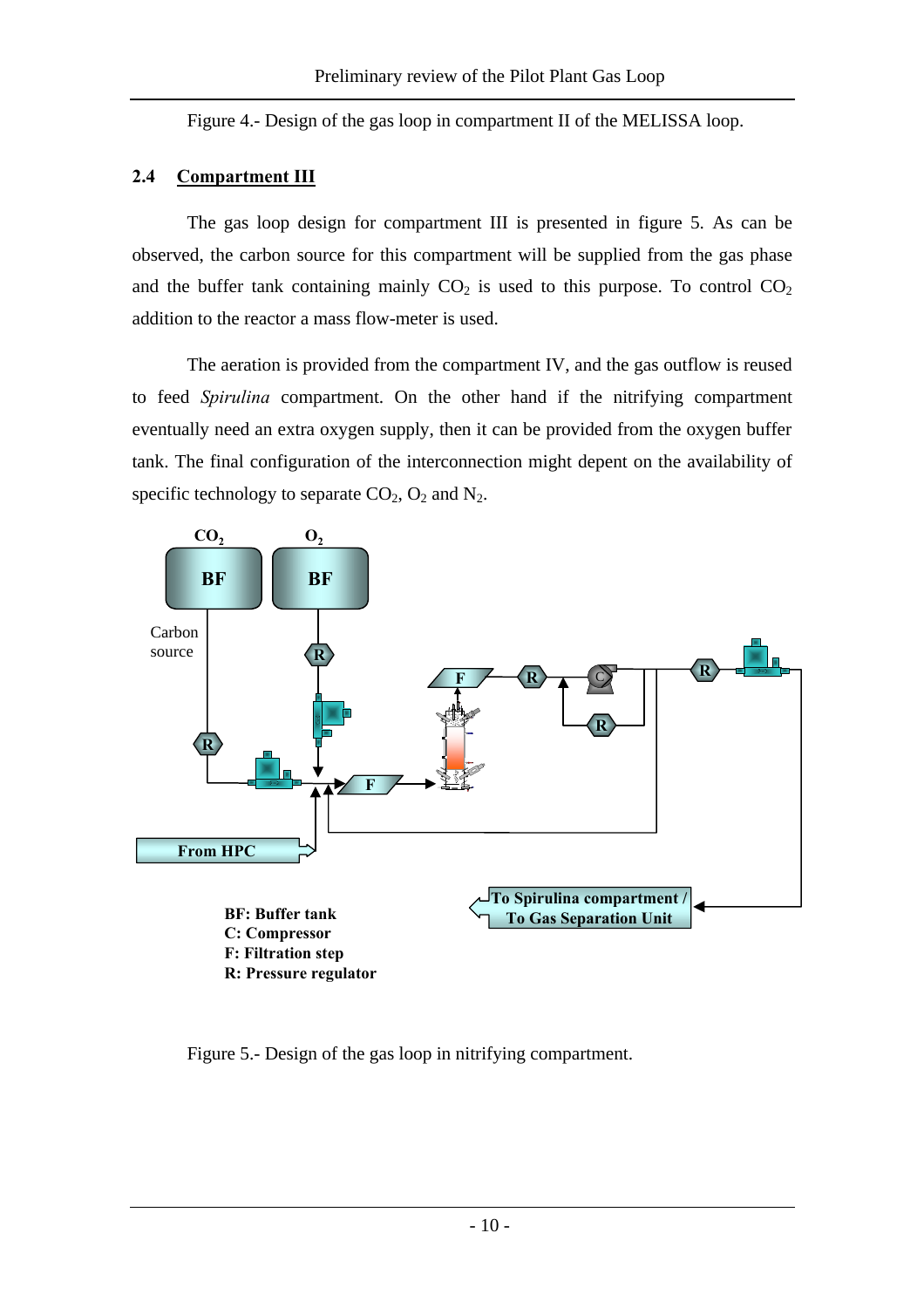#### **2.5 Compartment IVa and IVb**

The design of the gas loop for the *Spirulina* compartment is shown in figure 6.  $CO<sub>2</sub>$  is provided from the buffer tank. The gas outflow from this compartment is treated together with the gas outflow from HPC (Higher Plant Compartment or compartment IVb) to separate the oxygen produced, as it has been already discussed in section 2.4.

In the case of the HPC (figure 7), the gas inflow is provided with the gas already treated to separate the oxygen, and  $CO<sub>2</sub>$  can be regulated by adding  $CO<sub>2</sub>$  from the buffer tank. The composition will be measured to assure suitable composition before entering to this compartment.



Figure 6.- Design of the gas loop in compartment IVa (*Spirulina*) of the MELISSA loop.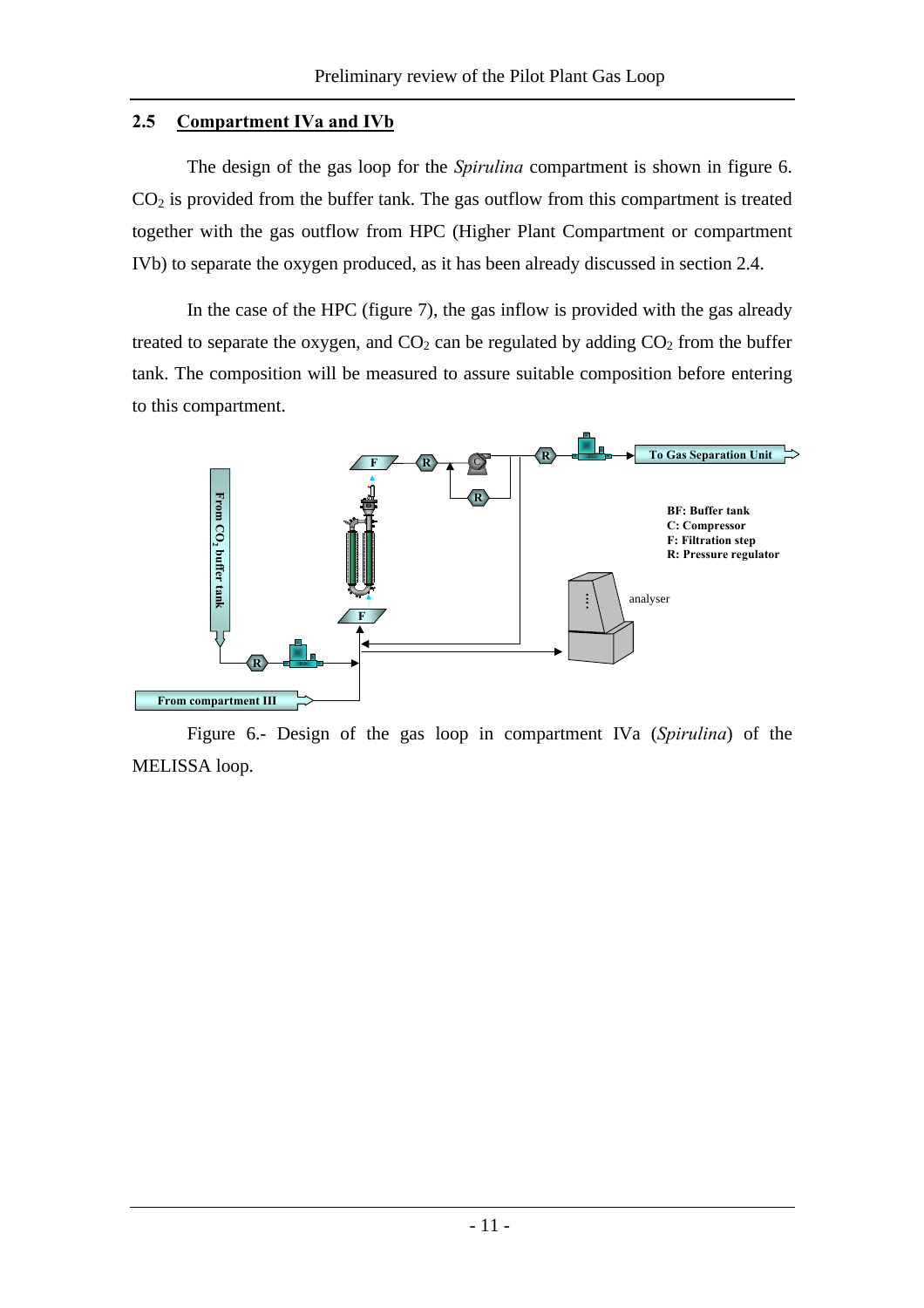

Figure 7.- Design of the gas loop in compartment IVb (Higher Plant Compartment) of the MELISSA loop.

#### **2.6 Crew compartment**

Crew compartment is one of the final consumers of the oxygen generated in compartments IVa and IVb. Nevertheless, the first scenario to study the MELISSA loop demonstration in the Pilot Plant will be based on rats as simulation for the crew. Eventually, the oxygen production is expected to be very much higher than consumption by crew compartment. For this reason in figure 8, where the scheme for the gas loop corresponding to this compartment is presented, a purge is introduced in the system. The oxygen buffer tank will provide a correct regulation of the inflow oxygen content for the crew compartment. The gas inflow to this compartment will be analysed to assure suitable composition.

The gas outflow will be treated to separate the  $CO<sub>2</sub>$  produced. After this separation process the air,  $CO<sub>2</sub>$  free, will be used again to feed the crew compartment, after to add the necessary oxygen proportion from the oxygen buffer tank.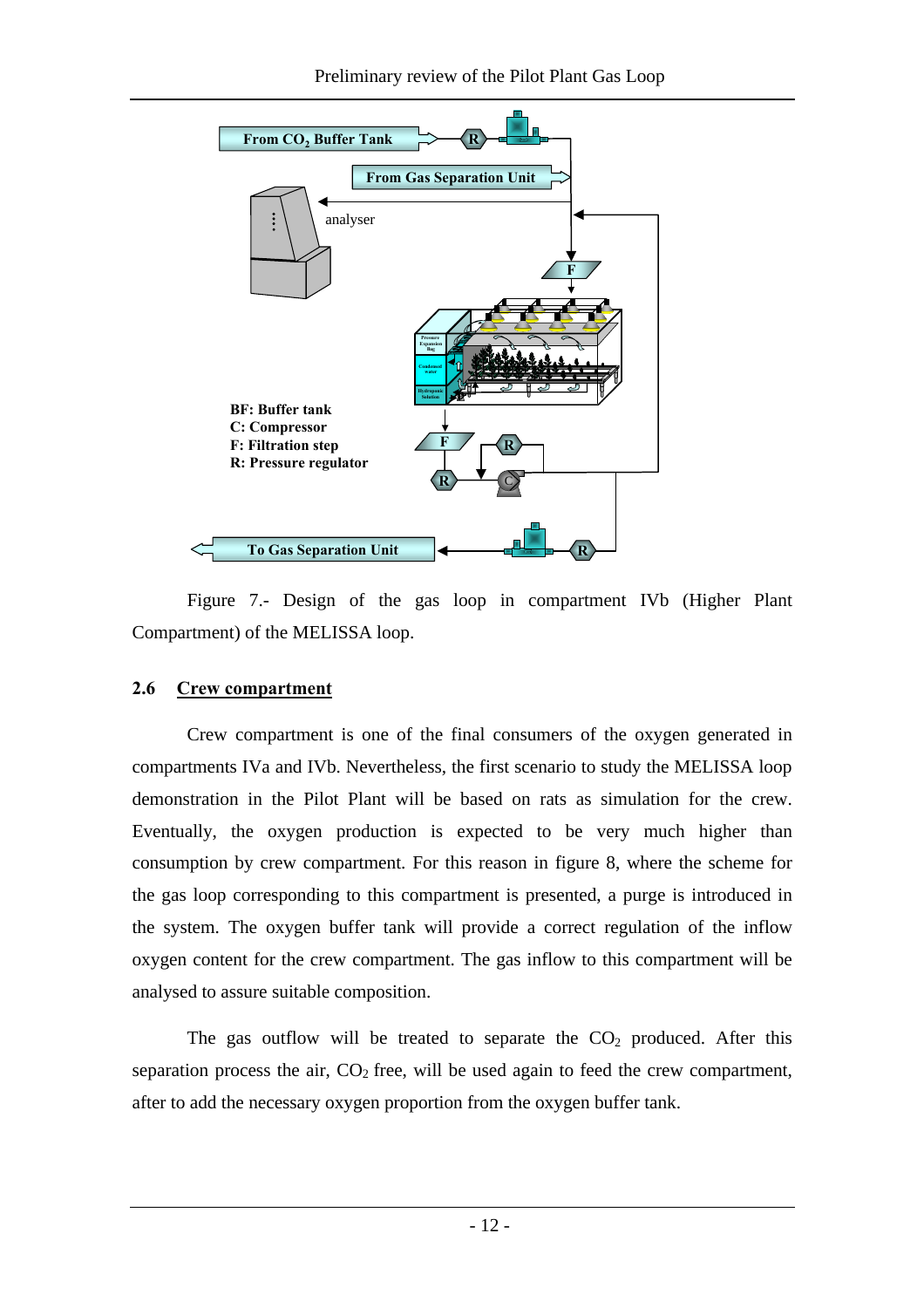

Figure 8.- Design of the gas loop in the crew compartment.